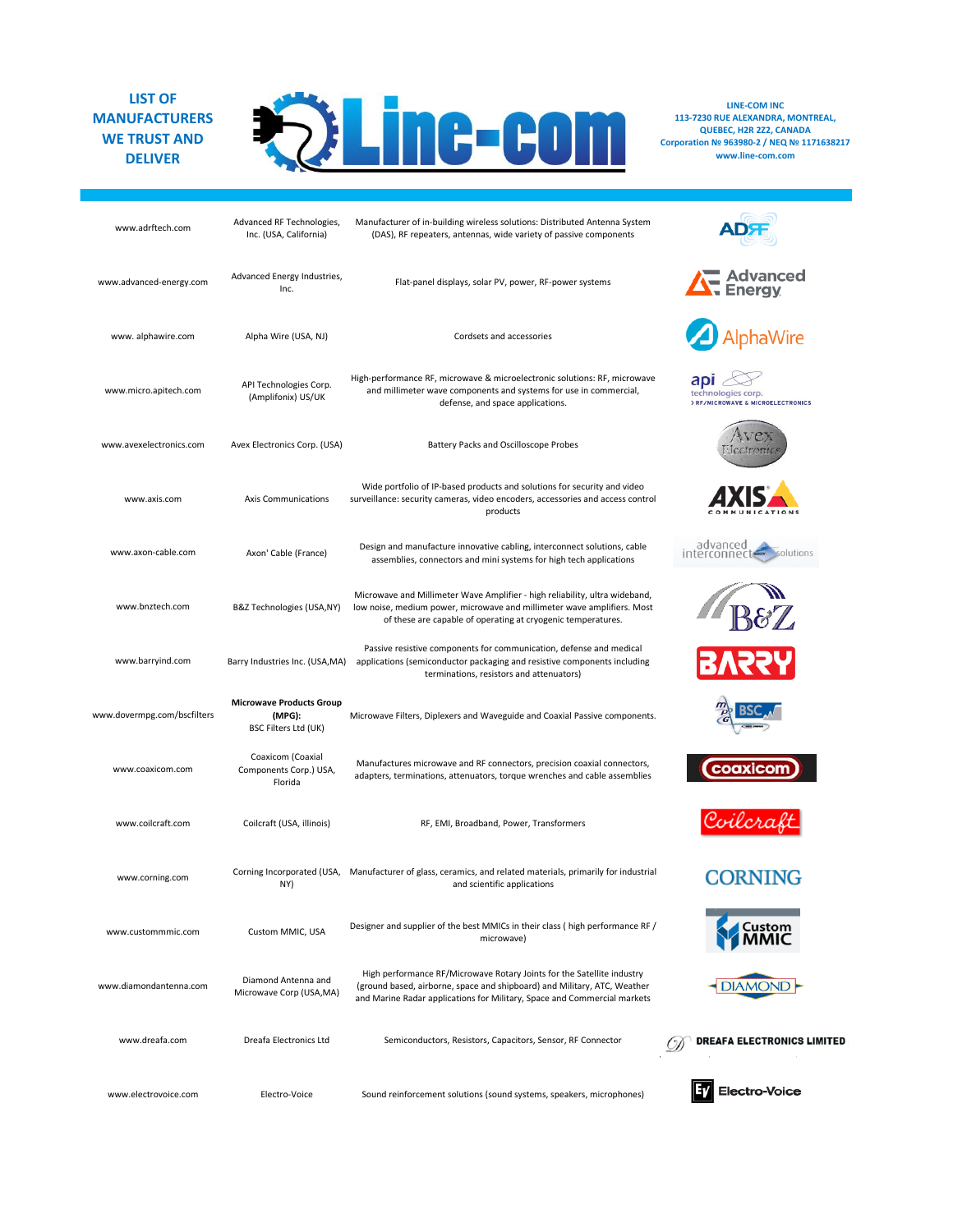| www.fairviewmicrowave.com | Fairview Microwave (USA,<br>Texas)                              | Provider of high-quality RF and microwave components including adapters, connectors,<br>attenuators, coaxial cables, terminations, and much more. Specializing in immediate<br>product needs, we offer same-day shipping on thousands of in-stock items with no<br>minimum purchasing requirements. | <b>Fairview Microwave</b><br>COMPONENTS ON DEMAND.                       |
|---------------------------|-----------------------------------------------------------------|-----------------------------------------------------------------------------------------------------------------------------------------------------------------------------------------------------------------------------------------------------------------------------------------------------|--------------------------------------------------------------------------|
| www.foryard.com           | Foryard - Ningbo Foryard<br>Optoelectronics CO., LTD<br>(China) | Professional LED Component Manufacturer                                                                                                                                                                                                                                                             |                                                                          |
| www.geyer-electronic.com  | Geyer Quartz Technology                                         | Leading manufacturers of frequency products, quartz crystals, oscillators, and<br>ceramic resonators. In addition, we manufacture brand name batteries,<br>accumulators (rechargeable batteries), and loading technologies                                                                          |                                                                          |
| www.glenair.com           | Glenair (USA, California)                                       | Connectors                                                                                                                                                                                                                                                                                          |                                                                          |
| www.hanwha.com            | Hanwha                                                          | Aerospace & mechatronics, solar energy                                                                                                                                                                                                                                                              | 1anu<br>Techwin Ameri                                                    |
| www.holtek.com            | Holtek Semiconductor Inc.<br>(Taiwan)                           | Microcontroller and peripheral component                                                                                                                                                                                                                                                            | <b>HOLTEK</b>                                                            |
| www.ikey.com              | iKey (USA, Texas)                                               | Industrial Keyboards, Military Keyboards, Medical Keyboards                                                                                                                                                                                                                                         |                                                                          |
| www.jauch.de              | Jauch Quartz GmbH<br>(Germany)                                  | Frequency products and battery                                                                                                                                                                                                                                                                      |                                                                          |
| www.javeyuan.com          | Jave Yuan Electric Wire Co.,<br>Ltd (Taiwan)                    | Wire and cable industry, manufacturing specialty cable such as copper and<br>plastic optic fiber for electrical, electronic and communication applications.                                                                                                                                         |                                                                          |
| www.keysight.com          | Keysight Technologies, Inc.<br>(USA, California)                | Electronic measurement company, wireless communications, aerospace and<br>defense and semiconductor markets.                                                                                                                                                                                        |                                                                          |
| www.lawmate-usa.com       | LawMate-USA (Texas)                                             | Covert camera                                                                                                                                                                                                                                                                                       | <b>LawMa</b>                                                             |
| www.leddartech.com        | LeddarTech (Quebec City)                                        | Optical detection and ranging technology                                                                                                                                                                                                                                                            |                                                                          |
| www.markimicrowave.com    | Marki Microwave, Inc.                                           | RF mixer, amplifiers, adapters etc.                                                                                                                                                                                                                                                                 |                                                                          |
| www.maximintegrated.com   | Maxim Integrated                                                | All kind of integrated circuits for all kind applications                                                                                                                                                                                                                                           | integrated.                                                              |
| www.microchip.com         | Microchip Technology Inc.<br>(USA, Arizona)                     | Microcontrollers, memory and analog semiconductors, radio frequency (RF)<br>devices, Serial EEPROM devices, Serial SRAM devices, KEELOQ devices,<br>thermal, power and battery management analog devices, as well as linear,<br>interface and mixed signal devices.                                 | <b>MICROCHIP</b>                                                         |
| www.micrometals.com       | Micrometals, Inc. (USA,<br>California)                          | Iron powder cores for power conversion and line filter applications,<br>Iron powder cores for radio frequency applications, and<br>Magnetic alloy core materials for high temperature applications.                                                                                                 | <b>MICROMETALS</b>                                                       |
| www.minicircuits.com      | Mini-Circuits (USA, NY)                                         | RF, IF, and microwave signal processing products                                                                                                                                                                                                                                                    | 180 9001<br>ISO 14001<br>RF/Microwave Components & Systems, DC to 50 GHz |
| www.monolithicpower.com   | Monolithic Power Systems<br>(MPS), USA                          | Power Conversion, Battery Management, E-Fuse, USB, & Load Switches                                                                                                                                                                                                                                  |                                                                          |
| www.mornsun-power.com     | MORNSUN Guangzhou<br>Science & Technology Co., Ltd<br>(China)   | Magnetic isolation technology (AC/DC converters, DC/DC converters, isolation<br>transmitters, IGBT drivers and LED drivers, Adapters)                                                                                                                                                               | <b>MORNSUN®</b>                                                          |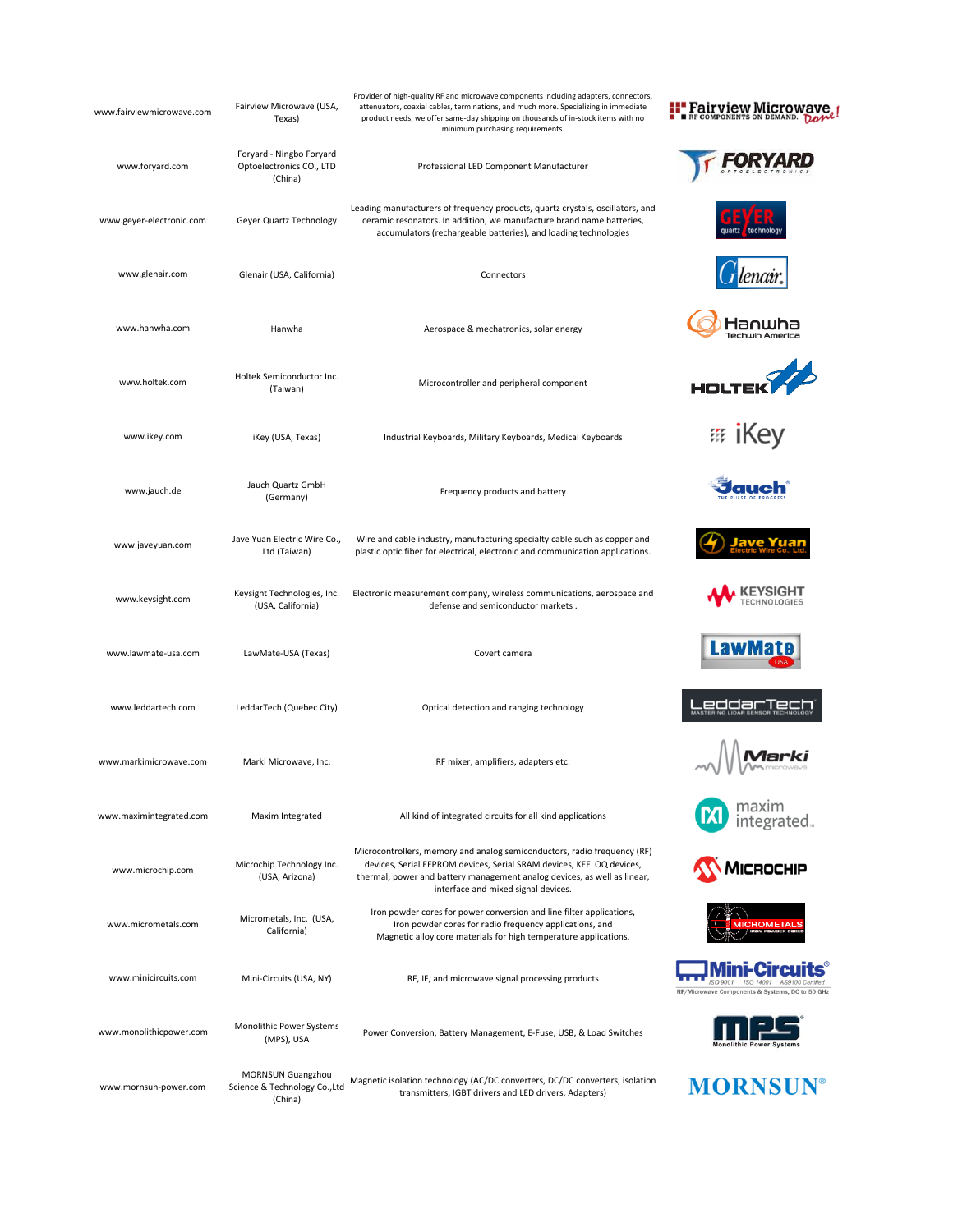| www.mti-milliren.com      | MTI-Milliren Technologies,<br>Inc. (Radar Technology, Inc.)<br><b>USA</b>    | Logarithmic Amplifiers, Discriminators and Linear Amplifiers for both<br>commercial and military applications                                                                                                                                 |                                                              |
|---------------------------|------------------------------------------------------------------------------|-----------------------------------------------------------------------------------------------------------------------------------------------------------------------------------------------------------------------------------------------|--------------------------------------------------------------|
| www.noritake-itron.com    | <b>NORITAKE Itron Corporation</b><br>(Japan)                                 | VFD Displays, OLED Displays, TFT Modules, iTouch TFT, EMI Filter, Glass<br>Capacitive Touch                                                                                                                                                   | Noritake <b>itran</b>                                        |
| www.onbonbx.com           | Onbon - Shanghai ONBON<br>Technology Co., Ltd (China)                        | LED control system manufacture and primary LED controller supplier.                                                                                                                                                                           |                                                              |
| www.ottoexcellence.com    | Otto Engineering, Inc. (USA)                                                 | Control products and communication accessories                                                                                                                                                                                                |                                                              |
| www.peak-electronics.de   | PEAK electronics GmbH                                                        | AC/DC Converter, DC/DC Converter, Switching regulators, DIN-RAIL, LED<br>driver                                                                                                                                                               |                                                              |
| www.pletronics.com        | Pletronics, Inc.                                                             | Crystals and oscillators                                                                                                                                                                                                                      | letron<br>ufacturer of High Quality Crystals and Oscillators |
| www.connectpositronic.com | Positronic (USA)                                                             | High reliability power and signal connectors                                                                                                                                                                                                  | <b>Positronic</b>                                            |
| www.rtd.com               | Inc. (USA)                                                                   | RTD Embedded Technologies, RTD designs and manufactures rugged, high-reliability embedded computer<br>modules, mezzanines, and systems.                                                                                                       |                                                              |
| www.samtec.com            | Samtec (USA)                                                                 | RF, cables, connectors, optics, silicon                                                                                                                                                                                                       |                                                              |
| www.sectron.cz            | SECTRON s.r.o. (Chezh)                                                       | Antennas, RF cable adaptors, Connectors, Wireless Modules, Routers and<br>modems, Smart Modems, Rugged computers and PDA                                                                                                                      | ECTRON                                                       |
| www.spacecomusa.com       | Space Inc (Japan)                                                            | Design, develop, and manufacture (glass processing, coating, moulding of<br>plastic parts, substrate mounting, silk printing, metal part processing), as well<br>as sell lenses for CCTV, surveillance cameras, machine vision and IP cameras |                                                              |
|                           | Sparton Rugged Electronics<br>(Canada) under brands Aydin<br>& Stealth       | See below                                                                                                                                                                                                                                     | RUGGED ELECTRONICS                                           |
| www.spartonre.com         | Aydin                                                                        | Sparton Rugged Electronics (under brands Aydin & Stealth) offers displays,<br>computers and other ruggedized electronics for the defense, marine,<br>industrial and air traffic control markets                                               |                                                              |
|                           | Stealth                                                                      | See above                                                                                                                                                                                                                                     | & sparton compan                                             |
| www.tek.com               | Tektronix Ltd. (USA)                                                         | Test and measurement devices such as oscilloscopes, logic analyzers, and<br>video and mobile test protocol equipment                                                                                                                          | <b>Tektronix®</b>                                            |
| www.teraxion.com          | TeraXion (Quebec City)                                                       | High-Power Lasers Components (High Power Reflectors)<br>Mode-Locked Ultrafast Lasers Components,<br>Amplified Ultrafast Laser Components                                                                                                      | <b>TeraXion</b>                                              |
| www.ti.com                | <b>Texas Instruments</b><br>Incorporated                                     | Analog chips and embedded processors                                                                                                                                                                                                          | <b>TEXAS INSTRUMENTS</b>                                     |
| www.gztoppower.com        | Toppower - Guangzhou<br><b>Toppower Electronic</b><br>Technology Ltd (China) | SMD converters, AC-DC converters, DC-DC power modules, AC-DC power<br>modules, DC-DC converters, AC-DC converters, SMD DC-DC converters, Power<br>Converters, Power Supplies, DC-DC converters                                                | <b>TOP POWER</b>                                             |
| www.tracopower.com        | <b>TRACO Electronic AG</b>                                                   | Design and manufacturing of high quality DC/DC and AC/DC power<br>conversion products                                                                                                                                                         | II TRACO POWER<br>Reliable. Available. Now.                  |